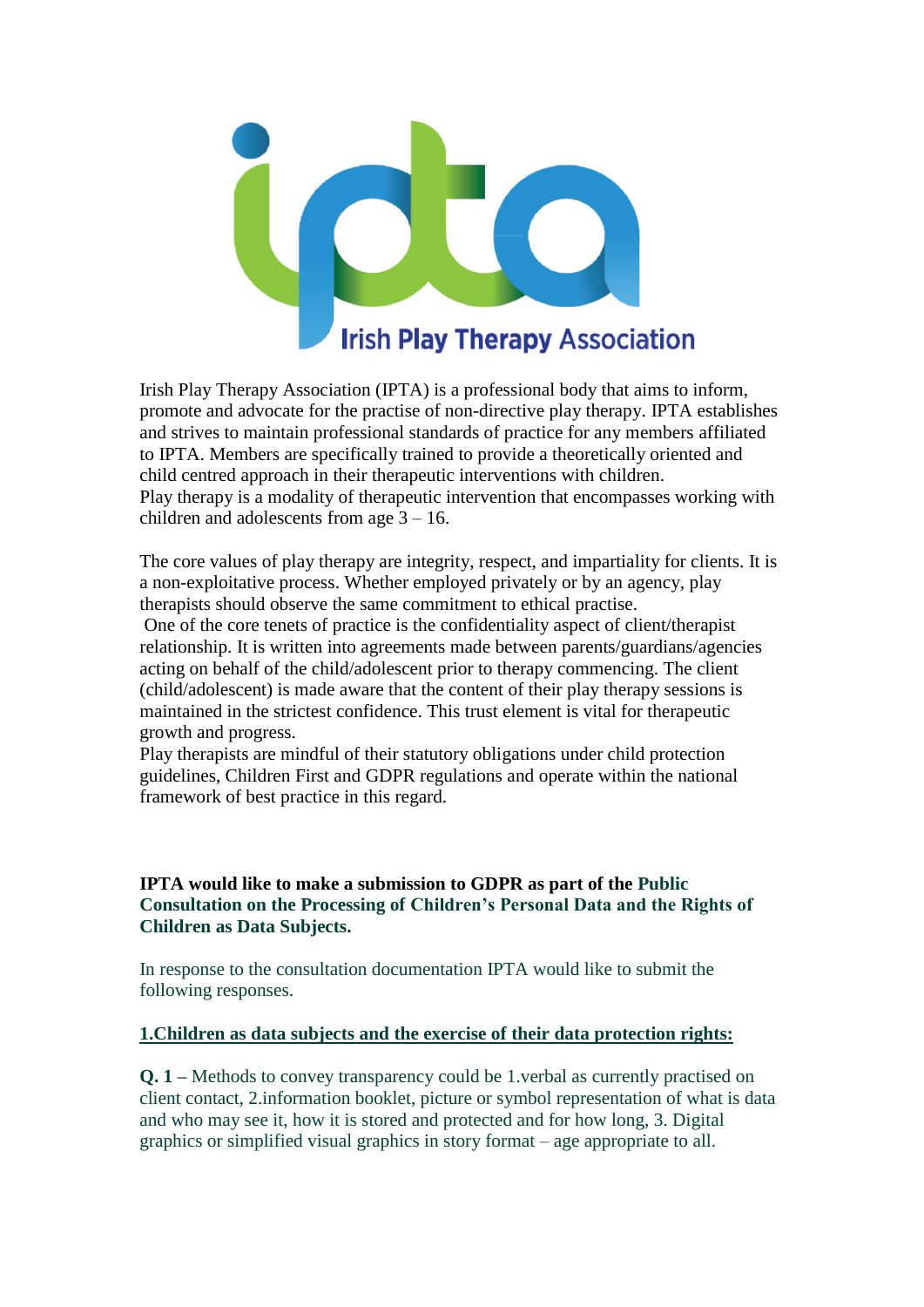**Q. 2-** Play therapy services are directly provided for children /adolescents- We would recommend that transparency information pertinent to the adult carers in their lives complies with GDPR guidelines and regulations.

**Q. 3-** IPTA is mindful of the sensitive nature that data in a therapeutic intervention gathers. IPTA recommends that children could make an access request at age of 18 at an age where they can reasonably be determined to process sensitive data pertaining to their emotional wellbeing from a younger age.

**Q. 4.** IPTA recommends that a parent access their child's personal data only in circumstances that will further enhance and promote the well being of the child by the sharing of this information. IPTA considers that the confidentiality and relationship aspect of a therapeutic intervention must be considered as a right of the child and that this be safeguarded in the complementation of data regulations pertaining to same.

**Q.5 –** The child's right to privacy should be paramount in this area of therapeutic engagement. Therapists will willingly share with parents' information and concerns, recommendations and guidelines to promote well being, healing and recovery for the child- but the direct therapeutic play and any data pertaining to same should remain confidential to child/adolescent and therapist.

**Q. 6** – IPTA suggests that Right to erasure should be at age of legal adulthood- 18.

**Q. 7-** IPTA recommends that a parent should be unable to make a right to erasure in the instance of therapeutic data- as it should remain to be the right of the child until child reaches age of majority.

## **II. Safeguards (A) Age verification (Article 8 GDPR)**

**Q.8** IPTA is too unfamiliar with current online methods services to comment, but would recommend that parental consent is needed in order to protect and copper fasten authentic verification.

**Q. 10** Agree that online service providers should take the responsibility and lock out underage users.

#### **III. Profiling and marketing activities concerning children (Articles 21-22 GDPR**

## **IV. Data protection by design and by default (Article 25 GDPR) The GDPR imposes a new obligation of data protection by design**

**Q. 14** IPTA advises and recommends to its members that the principles of data protection by design and by default be outlined in a pre-therapy agreement between parent/carers /guardians and therapist.

**Q 15.**Agree that in built privacy settings should vary according to age and evolving capacities of children.